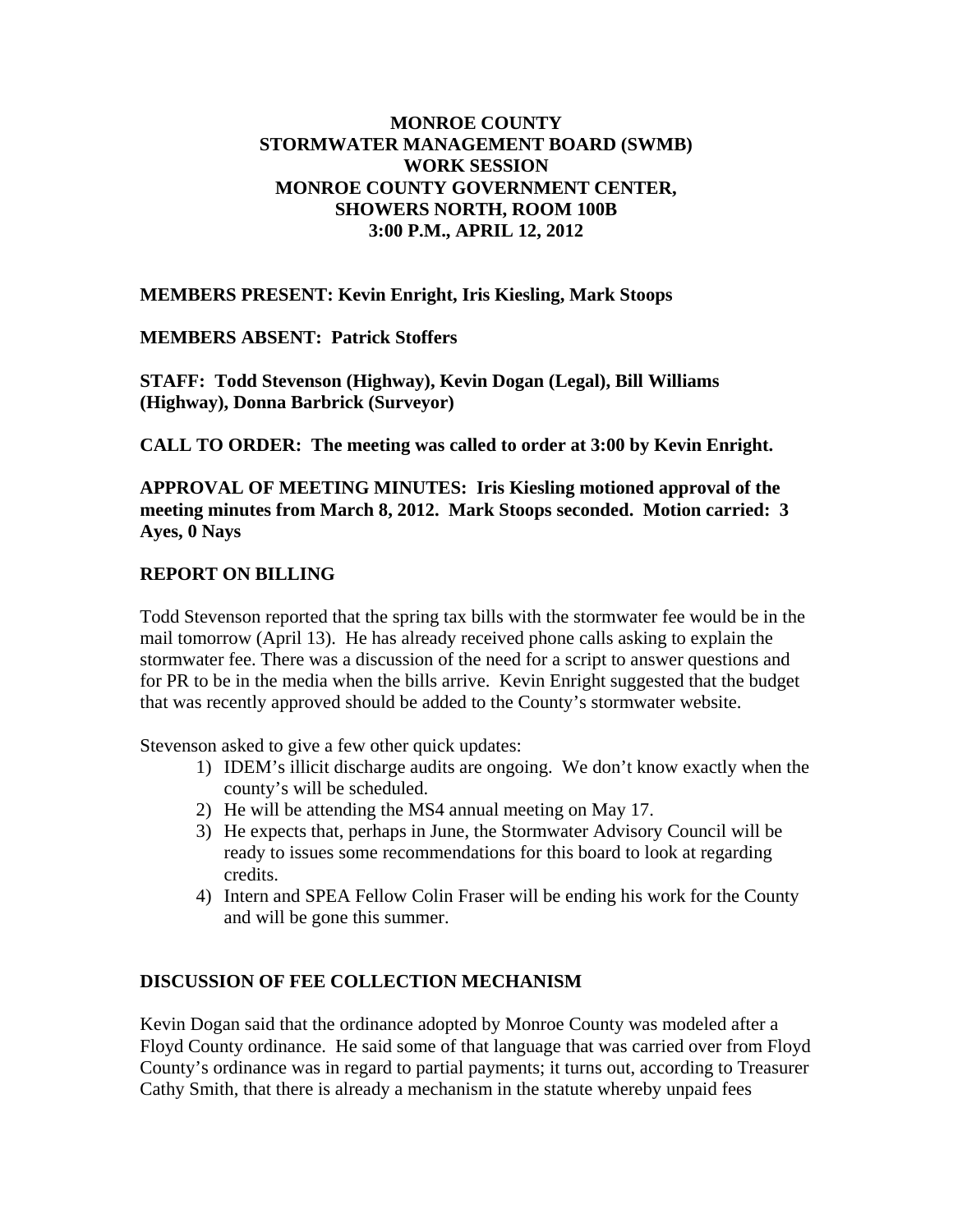become liens. He said Cathy Smith told him that for other assessments that have gone on property tax bills they do not have any trouble collecting them; Cathy Smith also told him that with their software they could not adjust to the way Sub-Section (D) had been written. Dogan said he proposes to strike the (D) chapter from 765-5 to take out language that says payment shall be applied first to the stormwater fee. He also said that he changed language in (E) to be more consistent with statutory language.

## **Enright made a motion for positive recommendation by the SWMB for striking (D) and modifying (E) according to Kevin Dogan's draft document. Mark Stoops seconded the motion.**

Dogan commented that in Section 30 there is language saying that after 90 days SWMB can write off amounts under \$40. He commented that this flexibility is helpful.

### **Enright called the question. Motion carried: 3 Aye, 0 Nay**

### **DISCUSSION OF NEW EMPLOYEE SELECTION PROCESS**

Bill Williams said that they had so far received 40 applications for the Stormwater Inspector position and 18 for the Equipment Operator position. Stoops asked if Human Resources would be involved in the narrowing-down process. It was suggested that the field be narrowed down to the top 12 candidates for each position. It was suggested that there be a hiring committee and that it would be made up of Bill Williams, Todd Stevenson, Mark Stoops, Nancy, and for the Equipment Operator only, John Chambers.

# **PLAN FOR START-UP OF STORMWATER OPERATIONS**

Williams said that he had prepared a checklist for the start up and a work program. He said he has already been looking at demonstrations for a new street sweeper and a vac-tor truck.

Stoops suggested designing signs for the back/front of the vac-tor truck so that people know that this effort would be made possible by the stormwater fee.

There was a discussion of problems with a dam and detention pond in a local subdivision and whose responsibility it was to maintain it.

Stoops asked if the board agreed on the need for signs for the equipment. Kiesling and Enright said "yes."

#### **PUBLIC INPUT**

There was none.